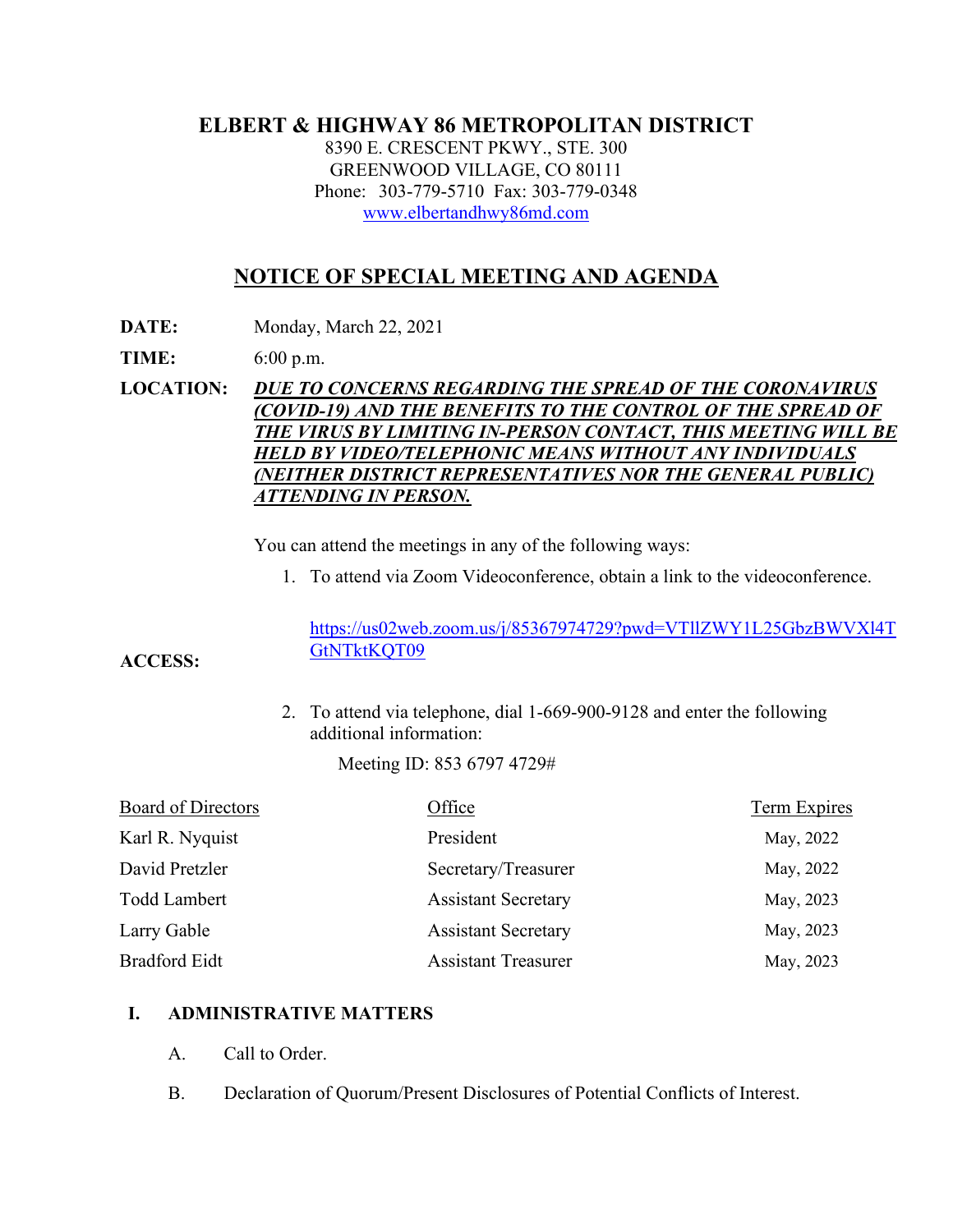- C. Approve Agenda, Confirm Location of Meeting and Posting of Meeting Notice.
- D. Discuss and Consider Video Recordation and Distribution of Elbert and Highway 86 Metropolitan District Board Meetings.
- E. Public Comment.

Members of the public may express their views to the Board on matters that affect the District that are otherwise not on the agenda. Comments will be limited to three (3) minutes per person.

F. Review and Consider Approval of Minutes from the November 16, 2020 Special Board Meeting (enclosure).

### **II. FINANCIAL MATTERS**

- A. Review and Consider Acceptance of Draft Audit for the Period Ending December 31, 2020 (enclosed).
- B. Review and Consider Ratifying Approval of Claims (enclosed).
- C. Review and Ratify Semi-Annual Report for the Period Ending December 31, 2020 (enclosed).

#### **III. MANAGER ITEMS**

- A. Review and Discuss Wild Pointe Slope Easements (enclosed).
- B. Other.

## **IV. ATTORNEY ITEMS**

A. Other.

#### **V. DIRECTOR ITEMS**

- A. Landscape Maintenance Update.
- B. County Road Acceptance Update.
	- 1. Roads Accepted in 2020.
	- 2. Roads Constructed by WilliamMRK and Not Yet Accepted.
- C. Signalization at Legacy Circle and Hwy. 86 Update.
- D. Discuss 2006 and 2016 Bonds Issues.
- E. Discuss Equestrian Trail Survey and Marking WilliamMRK Recovery.